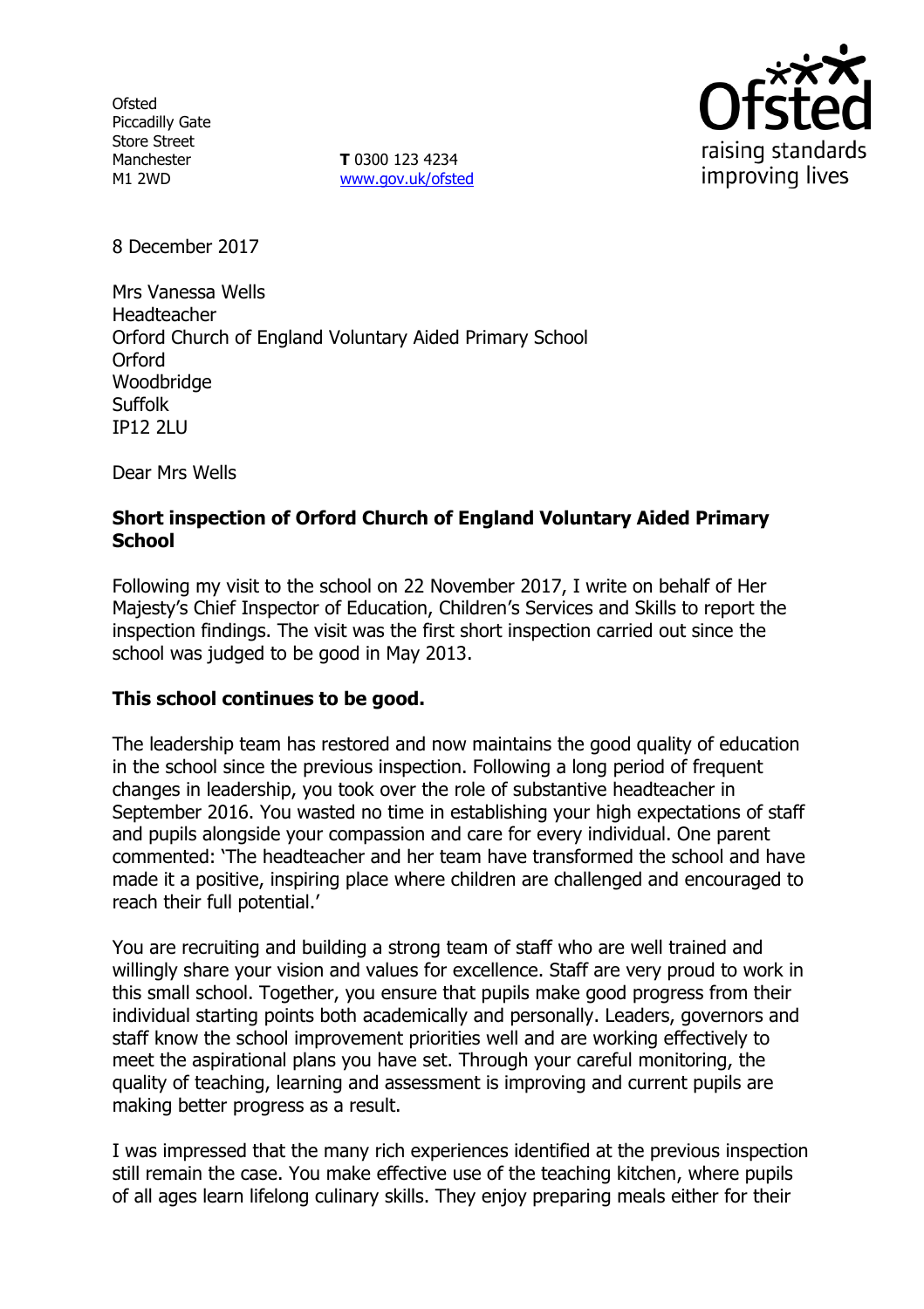

friends to eat at school or to take home. During these additional lessons, pupils demonstrate how well they get along together, working well as small teams.

The school is a happy, calm and well-organised place in which to learn. Pupils are welcoming, polite and articulate. They told me with enthusiasm and pride how much they appreciate gardening and participating in the many sporting after-school clubs that are provided, such as fencing and hockey.

Children in Reception are happy and well cared for. Due to the very small cohorts of children, published results can vary greatly year on year. However, inspection evidence demonstrates that from their individual starting points children make good progress. They learn in a bright and well-resourced environment that is appropriate for children's individual needs. Staff keep the records of children's experiences and learning journeys meticulously. These records reflect the progress that each child makes and the many interesting activities they enjoy. You have rightly identified renovating the outdoor area as a priority in your improvement plans. You are working closely with the local authority to ensure that the best use is made of the early years space so that children can develop their skills further.

You are held to account well by dedicated and well-informed governors. They visit the school regularly to check the quality of well-being and achievement of pupils. The new chair of the governing body has brought additional educational expertise to the leadership of the school. Consequently, governors have an accurate view of the strengths and weaknesses. They are focused on improving the quality and consistency of education so that individual pupils are prepared well for the next stage of their school life.

Parents are highly complimentary about the work of the school. Many of them recognise the positive changes that have happened more recently and the improvements in the quality of teaching that are evident. From the parental comments received, nearly all expressed how well the school ensures that their children 'flourish', 'thrive' and 'are the happiest and most settled they have been'. One parent summed up the sentiments of many others: 'This is a great school with excellent leadership and teaching staff. All in all, a lovely environment and exactly how I want my children to spend their primary school years.'

### **Safeguarding is effective.**

You have ensured that safeguarding arrangements are fit for purpose, and the pupils' safety and well-being are at the heart of all you do. All staff who responded to their online questionnaire agree that pupils are kept safe.

Pupils, including most of those who responded to their questionnaire, agree that they could identify an adult with whom they would speak if they were concerned. Leaders have been successful in creating a secure and caring environment in which pupils and staff have confidence and feel valued.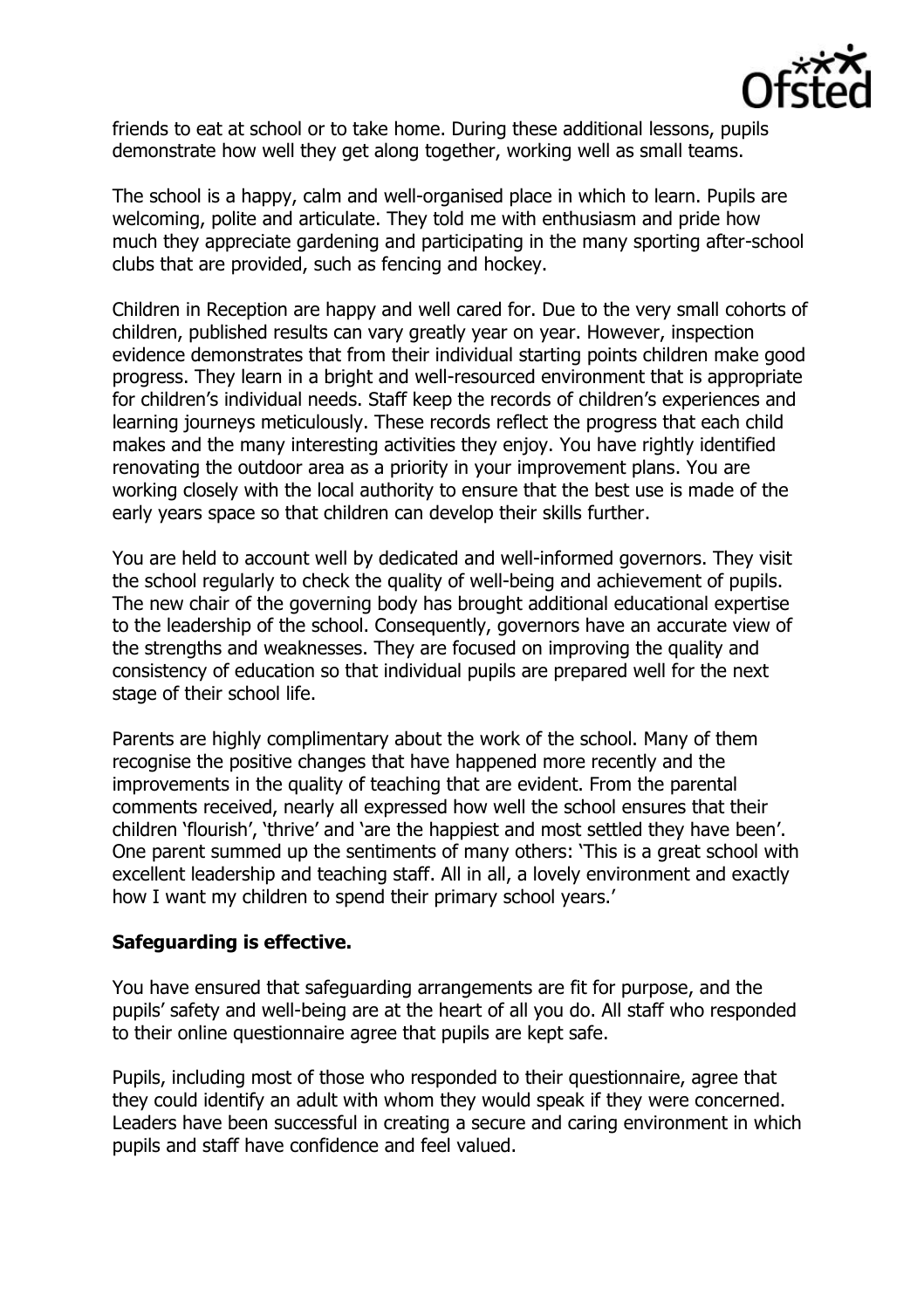

Policies for safeguarding and child protection have been updated and are in line with the current guidance from the Department for Education. Staff have received good-quality safeguarding training from the local authority and you provide any additional information through staff meetings. Suitable recording systems are in place for the safe recruitment of staff.

Parents are overwhelmingly positive regarding how well staff look after their children and keep them safe at school. One parent commented: 'The teachers and other staff go above and beyond to ensure my child is safe and educated appropriately for his additional needs.'

## **Inspection findings**

- My first line of enguiry was to consider how well pupils progress in mathematics. This was because in 2016 and 2017 the achievement of pupils in mathematics was lower than in reading and writing in both key stages.
- Raising the quality of teaching in mathematics was one of your first priorities when you took over the leadership of the school. Since then, the leader for mathematics has received training in different approaches to teaching the subject, which have been successfully shared with staff.
- **From pupils' books, we saw that pupils experience sequences of well-planned** activities that effectively build their mathematical skills and abilities over a period of time. Pupils who have special educational needs (SEN) and/or disabilities can access the lesson at their individual level because they are provided with the same appropriately adapted learning opportunities. As a result, these pupils are making good progress in mathematics.
- **Pupils in key stage 2 take pride in their work and their books reflect their** perseverance and diligence when solving calculations that are more complex. One older pupil was able to demonstrate secure understanding and application of a method to solve a division calculation. The pupil confidently explained the process, used the chosen method adeptly and presented the work meticulously. This was equally the case in many pupils' books considered across key stage 2.
- **Pupils have regular and additional opportunities to practise skills such as learning** their times tables. In one lesson, pupils enthusiastically recited their nine times tables to music. They were highly successful. Equally, pupils are confident and using increasingly appropriate mathematical terms when explaining their thinking.
- With such small cohorts, secure comparisons year on year cannot always be made. From your accurate assessments and pupils' books, the evidence shows that pupils in key stage 1 are making better progress from their starting points. However, you recognise that currently pupils are not yet recording their work in line with your high expectations of presentation. They are not practising accurate number formation, and demonstrating their skills and understanding well enough, from an early age.
- Another area I considered was the progress that the most able pupils make. This was because in 2016 and 2017 no pupil reached the higher standard in reading,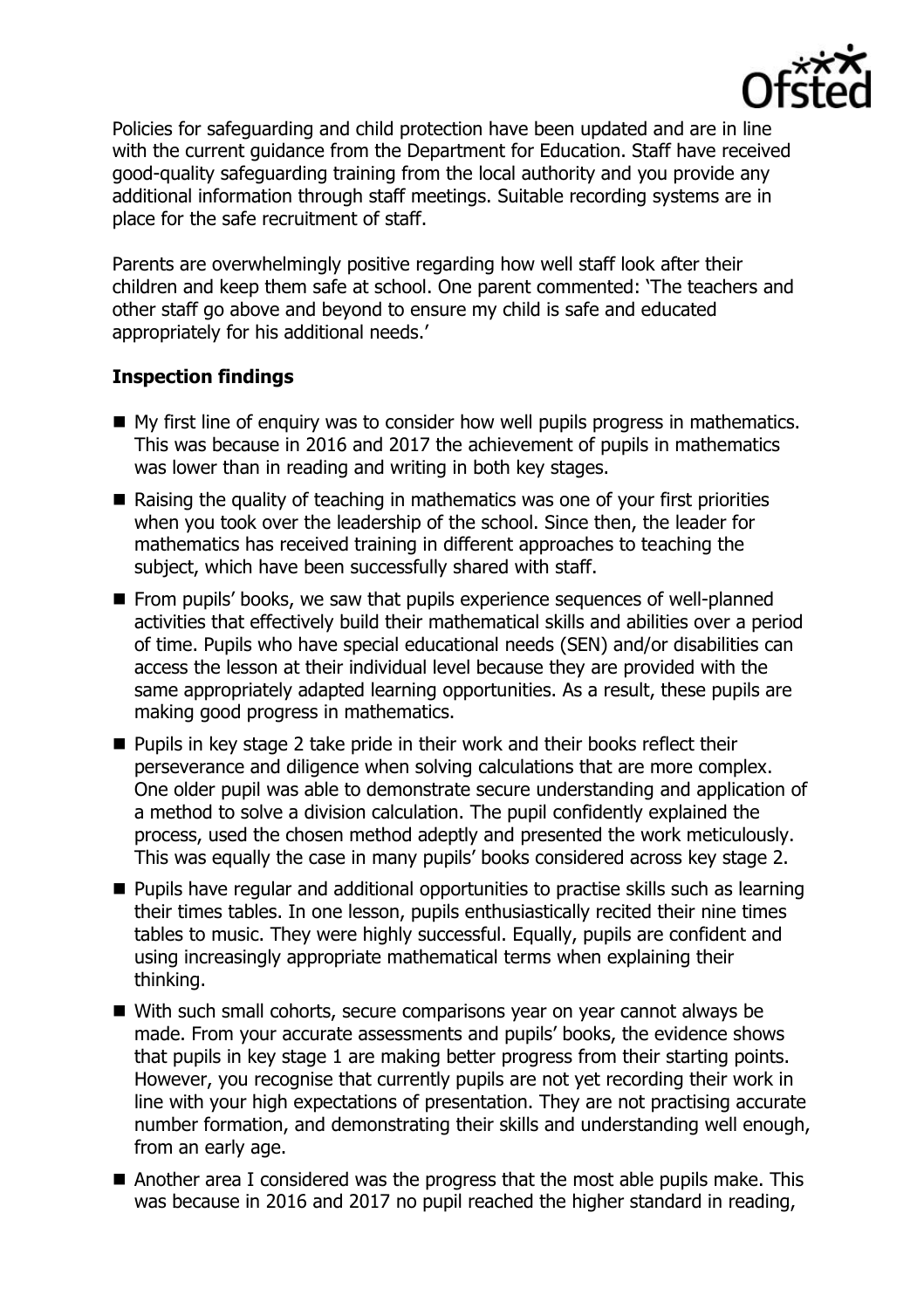

writing and mathematics combined. In key stage 1, over two years, the number of pupils working at greater depth in reading, writing and mathematics has been minimal.

- $\blacksquare$  In lower key stage 2, the most able pupils are currently making better progress, particularly in literacy. This is because they have frequent opportunities to write at length, edit and redraft their work. The most able pupils respond well to the targets they are set. Pupils' books demonstrate that they are using a wide range of suitable vocabulary to express their ideas, which illustrates that they are working at greater depth.
- **Pupils often receive precise feedback to improve their skills in English. You** recognise that this is not yet as consistent across all subjects and especially for the most able pupils. As a result, their progress is at times not as rapid as that of their peers. You have already identified that the most able pupils could be provided with even more opportunity to extend and practise their skills in a range of different ways so that they can fully demonstrate their capabilities. This is particularly the case in mathematics.
- $\blacksquare$  I also considered how well you ensure that pupils make good progress across the curriculum in the mixed-age classes. Pupils receive a varied and interesting curriculum that they very much appreciate. They speak highly of the range of trips that are planned to spark their interest and the many additional clubs that are provided.
- **Pupils'** achievement in science is improving. This year, pupils are experiencing more practical learning that develops their investigative skills. From the work in pupils' books, it is evident that pupils are making better progress as a result of the precise support and challenge they now receive.
- You recognise that pupils of all abilities do not have the same chance to excel in subjects such as history and geography as they do in English and mathematics, especially those who are most able. This year you have firm plans to improve this aspect of leadership so that pupils can make better progress.
- Finally, I considered how well leaders ensure that pupils attend school well. This was because the inspector in the previous inspection asked for this to be an area for you to improve. From the published information, attendance in 2015 and 2016 did not rise.
- Given the small numbers, individual pupils can make a significant impact on the whole attendance of the school. As an inclusive school, you and governors work well with parents, supporting and challenging where required to ensure that all pupils access education on a full-time basis. As a result, you have many examples where pupils now attend school more regularly than before. Parents are highly supportive of the work you do to support families.
- Attendance is in now line with the national average and celebrated weekly through assembly. Leaders and governors promote good attendance at school.